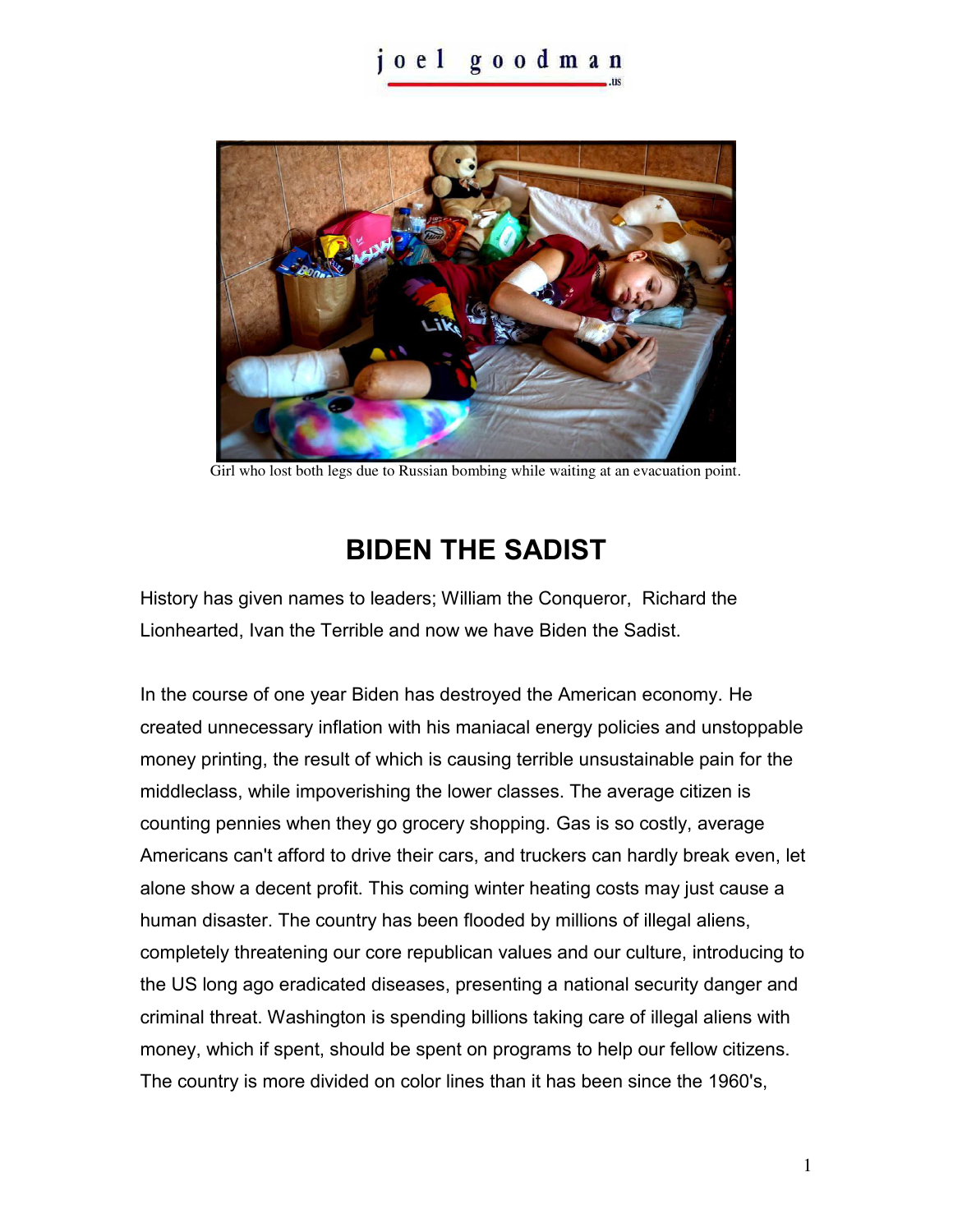when the old wounds were exposed and finally beginning to heal. Our military is being weakened from within, and our Navy is hardly able to function. We have alienated allies like Saudi Arabia, who is now buying weapons from Russia because Biden abrogated a long standing agreement to sell them US weapons when he cancelled the sale of F-35s. Biden's disastrous pullout from Afghanistan has armed terrorists around the world to a greater degree than they have ever been. These are only a few of the ills that Mr. Biden's policies have imposed upon us.

Besides the ills that Biden has brought to America, he showed no fortitude in dealing with the looming Russian invasion, and instead of proposing to NATO that it take an early stance and place necessary troops and equipment at the Ukraine border, and send Putin a clear and direct message that his invasion will not be tolerated, Biden publicly green-lighted Putin to cross into Ukraine, and then spanked Putin with ineffective sanctions.

It may be some time before the corporate media begins to understand that the Biden Administration and his Western cohorts are doing what they can to appear to be helping Ukraine, but effectively have set-up Ukraine for eventual defeat.

Militarily, it was clear from the outset that Putin's main objective was the Donbass, in order to complete his land bridge to Crimea. Once Russia is in control of the Donbass, Ukraine will never be able to force them out, regardless of what Zelensky says.

It was obvious months ago that unless Ukraine attacked the Russian supply depots in nearby Russia, cut off military supply routes, destroyed the Crimea Bridge and made the Black Sea fleet ineffective, they could not stave off a Russian victory. Russia's military is just too large, and Russia is fighting in its own backyard.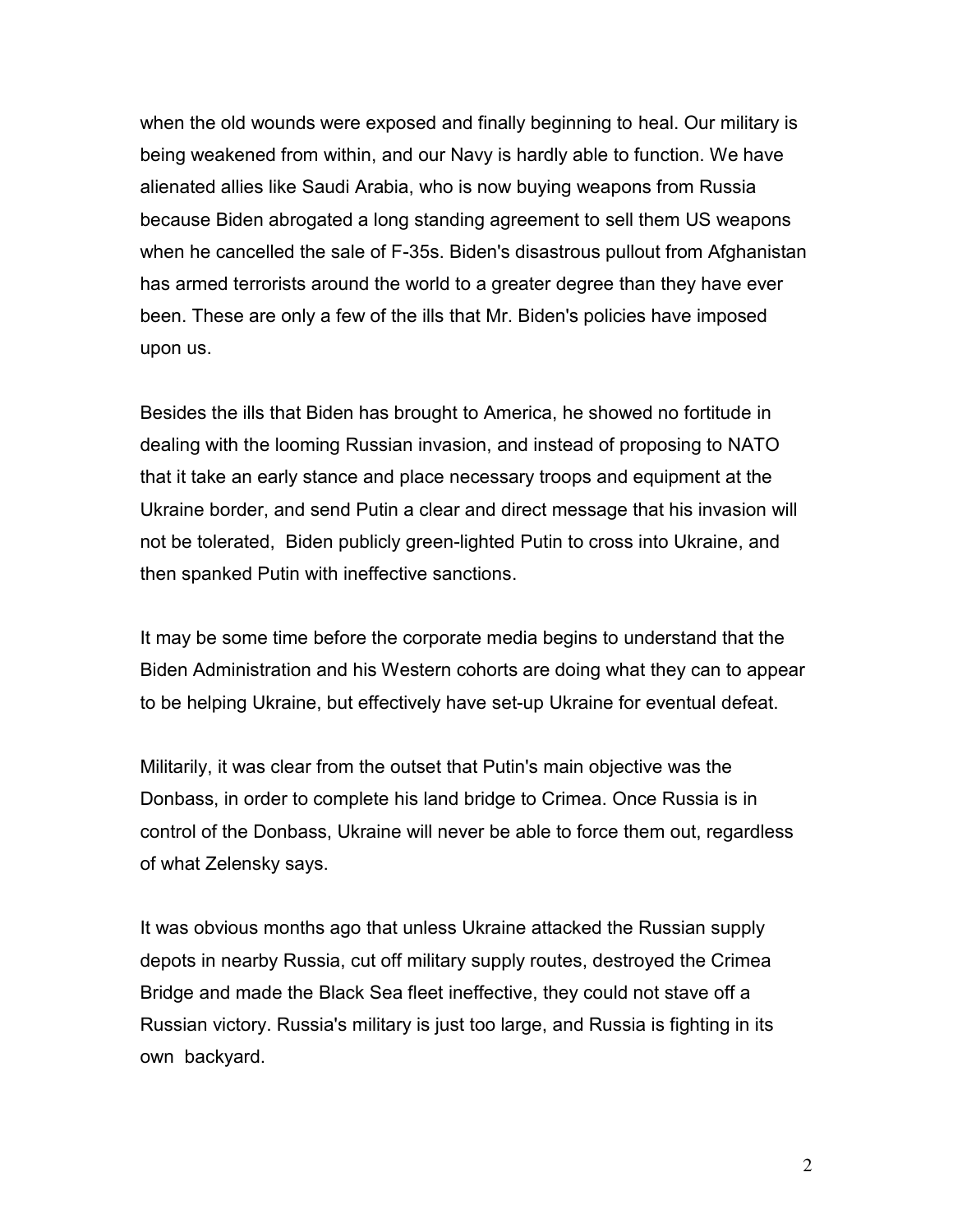While Ukraine cannot presently accomplish any of the above military attacks, Russia is destroying Ukraine's infrastructure, and weaker Ukraine does not have the military reserves Russia has.

Whatever happened in Northern and Western Ukraine was a sideshow, a gamble on a quick victory. Many assumed that Ukraine would fall quickly, and possibly that is what Biden was assuming when he offered Zelensky a flight out of Ukraine. Zelensky chose to stay and fight - and overnight Ukraine became a country inhabited with citizens filled with pride born of resistance.

Once it became obvious to Russia that an easy victory was not in the cards, and Russia was only going to accomplish what Joe Biden called a "minor incursion," Putin focused on his primary goal - at least his goal for now. At some point Russia will take over the entire section of Ukraine east of the Dnieper River and then move on to Odessa, if they don't take Odessa now.

If Ukraine is land locked, it's economy will shrink dramatically, as it has already, as a result of the loss of the large industrial areas in the Donbass, and the massive destruction of its social, civil and manufacturing infrastructure.

The European nations, still having memories and scars of WW2, were dismayed by an aggression driven land war in Europe. And the West responded with weapons and emergency aid, and has accepted millions of refuges. What they have not done is cut off all Russian purchases, and are still sending Russia millions of Dollars and Rubles daily.

The largest benefactor, Joe Biden, has allowed just enough weapons to reach Ukraine to allow for a good fight. But, he blocked Mig 29 jets and long range missiles\*, (\* which, as of this morning - he *may* [just allow\)](https://www.newsweek.com/white-house-walks-back-biden-ruling-out-rockets-ukraine-1711491) and dragged his feet in supplying effective howitzers - the very weapons Ukraine needs and for which they have begged for months. The full array of those weapons are needed to stall